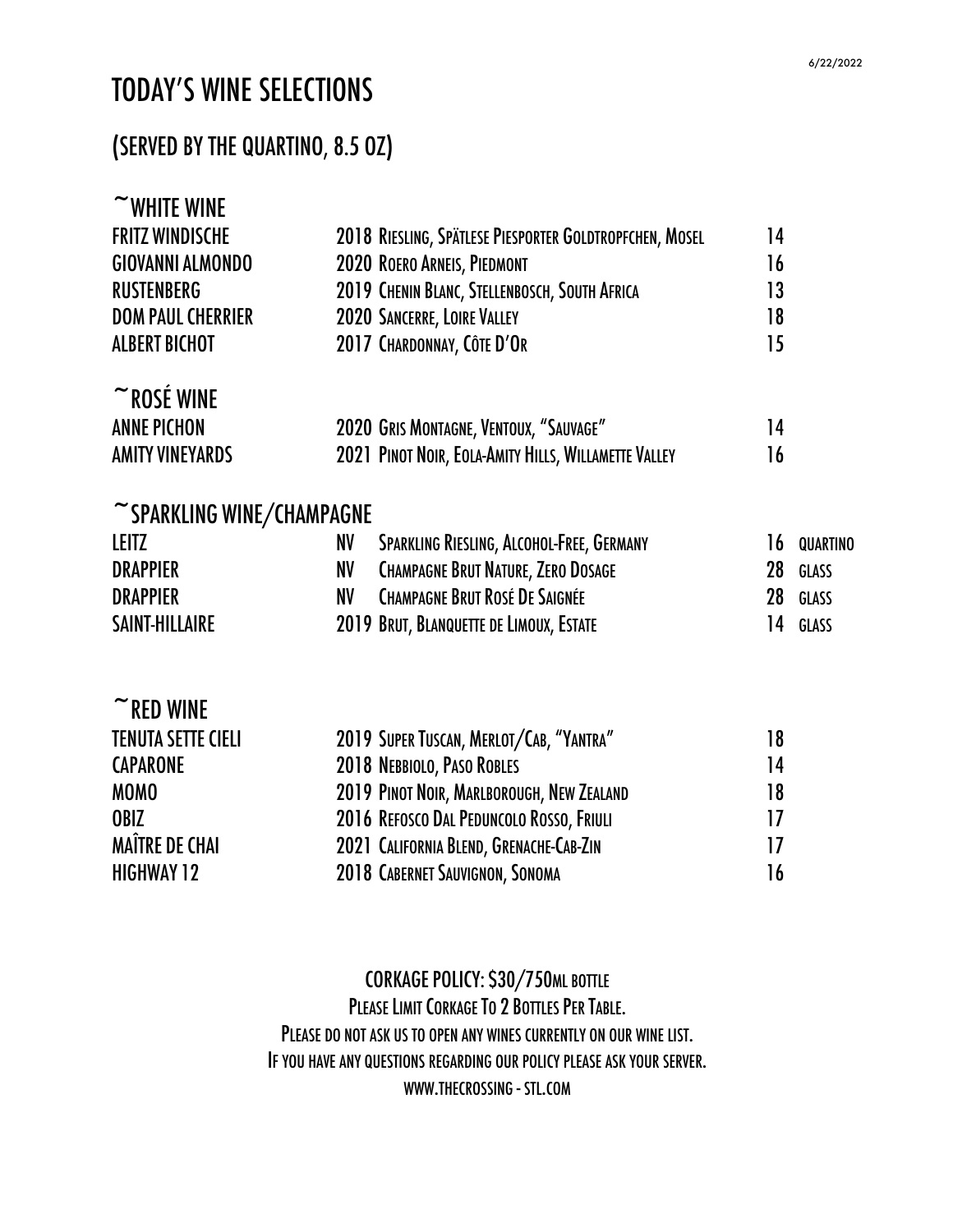#### HALF BOTTLES

#### $~\tilde{}$ SPARKLING ADAMI NV PROSECCO, BRUT, GARBÈL VINEYARD 20 BILLECART-SALMON NV CHAMPAGNE, BRUT RESERVE 68 BILLECART-SALMON NV CHAMPAGNE, BRUT ROSÉ NATURAL NO 110  $\sim$  WHITE MERLIN CHERRIER 2018 SAUVIGNON BLANC, SANCERRE, LOIRE VALLEY 36 DUCKHORN 2018 CHARDONNAY, NAPA VALLEY 38 KEENAN 2016 CHARDONNAY, SPRING MOUNTAIN, 40TH ANNIVERSARY 40 MOREYCOFFINET 2018 CHASSAGNE-MONTRACHET, 1 ER CRU,EN CAILLERET 150 MOREYCOFFINET 2019 CHASSAGNE-MONTRACHET, 1 ER CRU,EN CAILLERET 150  $~\tilde{}$ RED FELSINA 2018 CHIANTI CLASSICO, BERARDENGA 34 POLLIZIANO 2018 VINO NOBILE DI MONTEPULCIANO 34 REX HILL **2016 PINOT NOIR, WILLAMETTE VALLEY** 38 DOMAINE GOUR DE CHAULE 2016 GIGONDAS, CUVEE TRADITION 40 GRGICH HILLS 2017 ZINFANDEL, NAPA VALLEY 2012 CHATEAU LAROSE-TRINTAUDON 2014 HAUT-MEDOC,CRU BOURGEOIS 44 JUSTIN 2018 CABERNET SAUVIGNON,PASO ROBLES 44 TENUTA SANT'ANTONIO 2016 AMARONE DELLA VALPOLICELLA 62 MT. BRAVE 2014 CABERNET SAUVIGNON, MT. VEEDER CIACCIPICCOLOMINI 2017 BRUNELLO DI MONTALCINO 70 GRGICH HILLS 2017 CABERNET SAUVIGNON, NAPA VALLEY 74 MARCHESI DI GRESY 2016 BARBARESCO, MARTINENGA 76 CLEMINTIN DU PAPECLEMENT 2016 PESSAC-LEOGNAN, BORDEAUX 80 ROBERT FOLEY 2015 CABERNET SAUVIGNON, NAPA VALLEY 85 CALERA 2008 PINOT NOIR, JENSEN VINEYARD, MT. HARLAN 100 PERROT-MINOT 2016 PINOT NOIR, NUITS-ST-GEORGES 125 CHATEAU D'ARMAILHAC 2018 PAUILLAC, BORDEAUX 150 CHATEAU PAPECLEMENT 2018 PESSAC-LEOGNAN, BORDEAUX 200 CONTINUUM 2014 NAPA VALLEY RED WINE 210 (1) GAJA 2017 BARBARESCO 224 OPUS ONE 2014 NAPA VALLEY RED WINE 296 OPUS ONE 2018 NAPA VALLEY RED WINE 296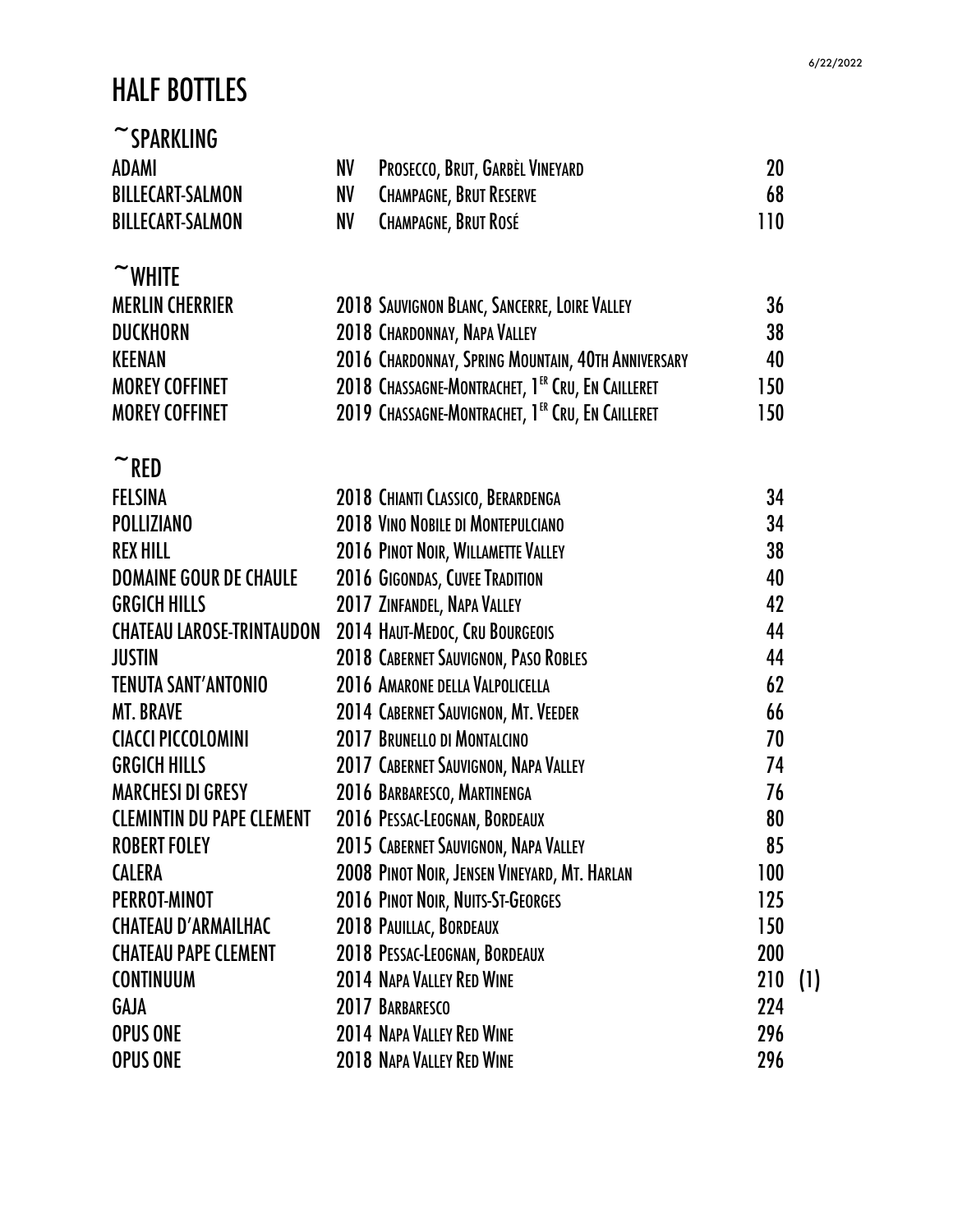# SPARKLING WINE

| <b>SOMMARIVA</b>        | NV | <b>IL ROSA SPUMANTE</b>                                     | 36         |     |
|-------------------------|----|-------------------------------------------------------------|------------|-----|
| <b>GAIANTE</b>          |    | 2020 PROSECCO, BRUT ROSE, TREVISO                           | 40         |     |
| <b>IL MOSTRO</b>        |    | 2020 FRIZZANTE, BIANCO, TERRE DI CHIETI, RAGANA             | 42         |     |
| <b>FATTORIA MORETTO</b> | NV | LAMBRUSCO GRASPAROSSA DI CASTELVETRO, SECCO (DRY)           | 44         | (1) |
| <b>TERREVIVE</b>        | NV | <b>CASALPRIORE STIOLOROSSO, NATURAL SPARKLING RED (DRY)</b> | 70         |     |
| <b>JWINERY</b>          | NV | <b>RUSSIAN RIVER VALLEY, CUVEE 20</b>                       | 72         |     |
| <b>COLLET</b>           | NV | <b>CHAMPAGNE, BRUT, ART DECO</b>                            | 85         |     |
| <b>BERÊCHE</b>          | NV | <b>CHAMPAGNE, BRUT RESERVE</b>                              | 110        |     |
| <b>MARGUET</b>          | NV | CHAMPAGNE, BRUT ROSE, SHAMAN 18                             | 150        |     |
| <b>MARGUET</b>          | NV | CHAMPAGNE, BRUT, SHAMAN 18                                  | 150        |     |
| <b>BILLECART-SALMON</b> | NV | <b>CHAMPAGNE, BRUT SOUS BOIS</b>                            | 190        |     |
| <b>JACQUESSON</b>       | NV | <b>CHAMPAGNE, EXTRA BRUT, CUVEE 744</b>                     | <b>200</b> | (1) |
| <b>PROVOST</b>          | NV | <b>CHAMPAGNE, EXTRA BRUT, LES BEGUINES</b>                  | 250        |     |
| <b>BILLECART-SALMON</b> |    | 2007 CHAMPAGNE, BRUT NICOLAS FRANCOIS                       | 325        |     |
| <b>LOUIS ROEDERER</b>   |    | 2013 CHAMPAGNE, BRUT, CRISTAL                               | 600        |     |
|                         |    |                                                             |            |     |

# SWEET WINES

| <b>EL MAESTRO SIERRA</b>       | NV  | PEDRO XIMENEZ, JEREZ, SPAIN             |     |    | 1220Z        |
|--------------------------------|-----|-----------------------------------------|-----|----|--------------|
| <b>NOVY FAMILY</b>             |     | 2010 VIOGNIER, RUSSIAN RIVER VALLEY     |     | 12 | GLASS        |
| ZIND HUMBRECHT                 |     | 2003 ALSACE WHITE, "ZIND"               |     | 12 | GLASS        |
| <b>CHAMBERS</b>                | NV. | MUSCAT, RUTHERGLEN, VICTORIA, AUSTRALIA |     | 14 | GLASS        |
| BADIA DI MORRONA               |     | 2012 VIN SANTO DEL CHIANTI              |     | 20 | GLASS        |
| <b>PAVESE ERMES</b>            |     | 2010 VINO DA USA STRAMATURA, "NINIVE"   |     | 28 | GLASS        |
| <b>DOMAINE LA TOUR VIEILLE</b> |     | 2004 BANYULS                            |     | 30 | <b>GLASS</b> |
| <b>CHATEAU ROUMIEU-LACOSTE</b> |     | <b>2017 SAUTERNES</b>                   |     | 16 | GLASS        |
| SYMPHONIE HAUT PEYRAGUET       |     | 2016 SAUTERNES                          |     | 60 |              |
| <b>CHATEAU SUDUIRAUT</b>       |     | <b>2017 SAUTERNES</b>                   | 140 |    |              |
| CHATEAU D'YQUEM                |     | <b>2018 SAUTERNES</b>                   | 500 |    |              |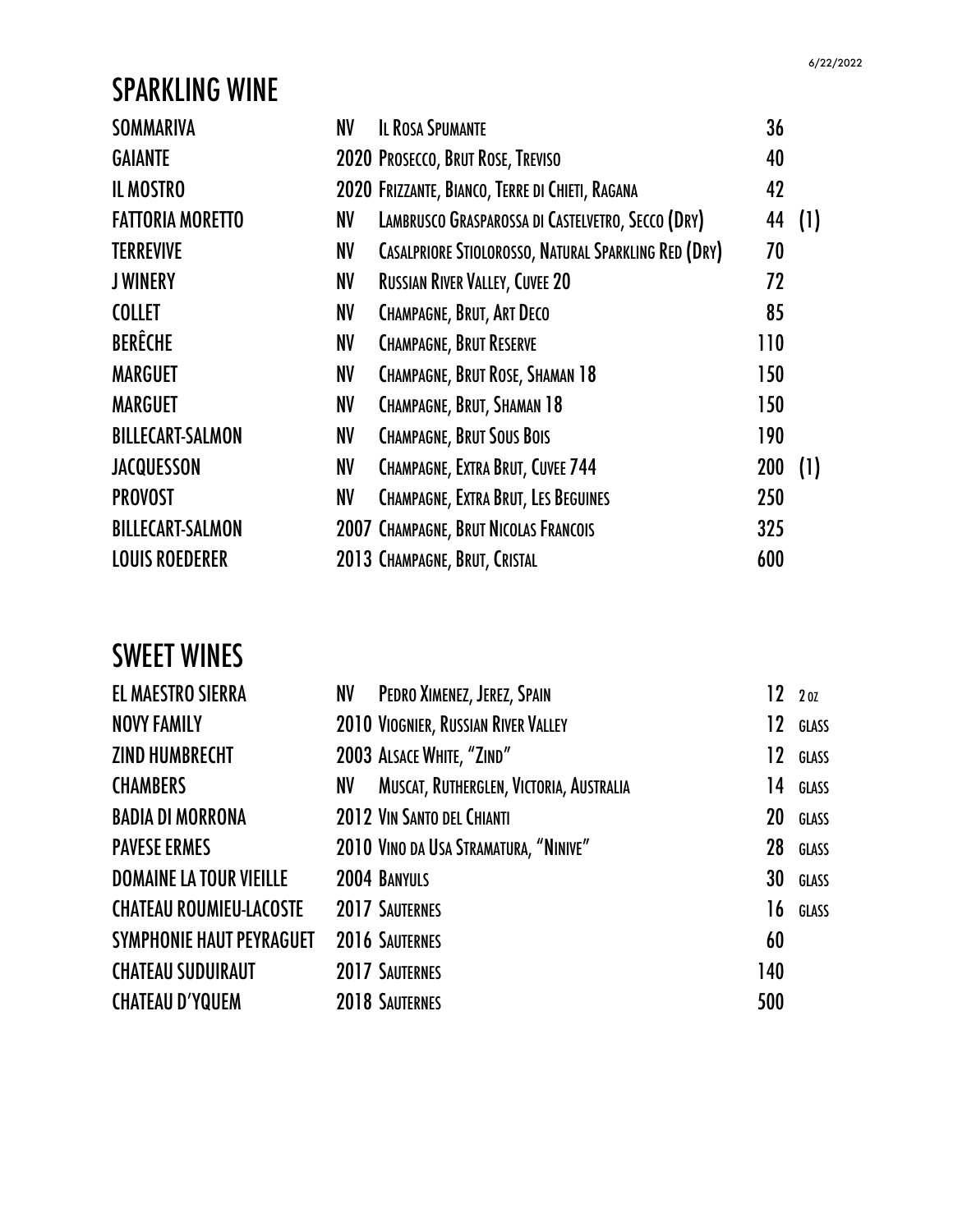# TODAY'S PREMIUM WINE BY THE GLASS

THESE WINES ARE STILL UNDER CORK, THEY HAVE NOT BEEN DECANTED NOR HAVE THEY SEEN AIR. WE USE THE CORAVIN METHOD TO PRESERVE THE INTEGRITY OF EACH GLASS.

| $\sim$ WHITE WINE               |                                                     |        | 4oz 8oz |
|---------------------------------|-----------------------------------------------------|--------|---------|
| <b>TALLEY</b>                   | 2018 CHARDONNAY, EDNA VALLEY, "OLIVER'S"            |        | 22 44   |
| JOH. JOS. PRÜM                  | 2020 RIESLING, WEHLENER SONNENUHR KABINETT          |        | 24 48   |
| <b>THIBAUD BOUDIGNON</b>        | 2019 CHENIN BLANC, SAVENNIERES, CLOS DE FREMINE     |        | 28 56   |
| <b>COMTE LAFON</b>              | 2020 CHARDONNAY, VIRÉ-CLESSÉ, BURGUNDY              | 20     | 40      |
| <b>PATEL</b>                    | 2018 SAUVIGNON BLANC, NAPA VALLEY                   |        | 26 52   |
| $\tilde{\phantom{a}}$ ROSÉ WINE |                                                     |        | 4oz 8oz |
| <b>CLOS CIBONNE</b>             | 2020 TIBOUREN ROSÉ, CUVEE SPECIALE DES VIGNETTES    | 18     | 36      |
| $\sim$ RED WINE                 |                                                     |        | 4oz 8oz |
| <b>DOMAINE EDEN</b>             | 2015 CABERNET SAUVIGNON, SANTA CRUZ MOUNTAINS       |        | 22 44   |
| <b>TENUTA DI NOZZOLE</b>        | 2015 CHIANTI CLASSICO RISERVA, LA FORRA             | 20     | 40      |
| <b>BOCALE</b>                   | 2016 SAGRANTINO, MONTEFALCO                         |        | 32 64   |
| <b>ROVELLOTTI</b>               | 2013 GHEMME, CHIOSO DEI POMI, PIEDMONT              | $25\,$ | 50      |
| <b>GERARD RAPHET</b>            | 2017 GEVREY-CHAMBERTIN, 1ER CRU, LAVAUX ST. JACQUES |        | 34 68   |
| <b>BUGLIONI</b>                 | 2017 AMARONE DELLA VALPOLICELLA CLASSICO            |        | 28 56   |
| $\sim$ DESSERT WINE             |                                                     |        |         |
| (3 OZ POURS)                    |                                                     |        |         |

| <b>CHATEAU RIEUSSEC</b> | <b>2018 SAUTERNES</b>                     | 30 |
|-------------------------|-------------------------------------------|----|
| <b>CROFT</b>            | <b>2000 VINTAGE PORT</b>                  | 40 |
| <b>BOCALE</b>           | <b>2009 MONTEFALCO SAGRANTINO PASSITO</b> | 32 |